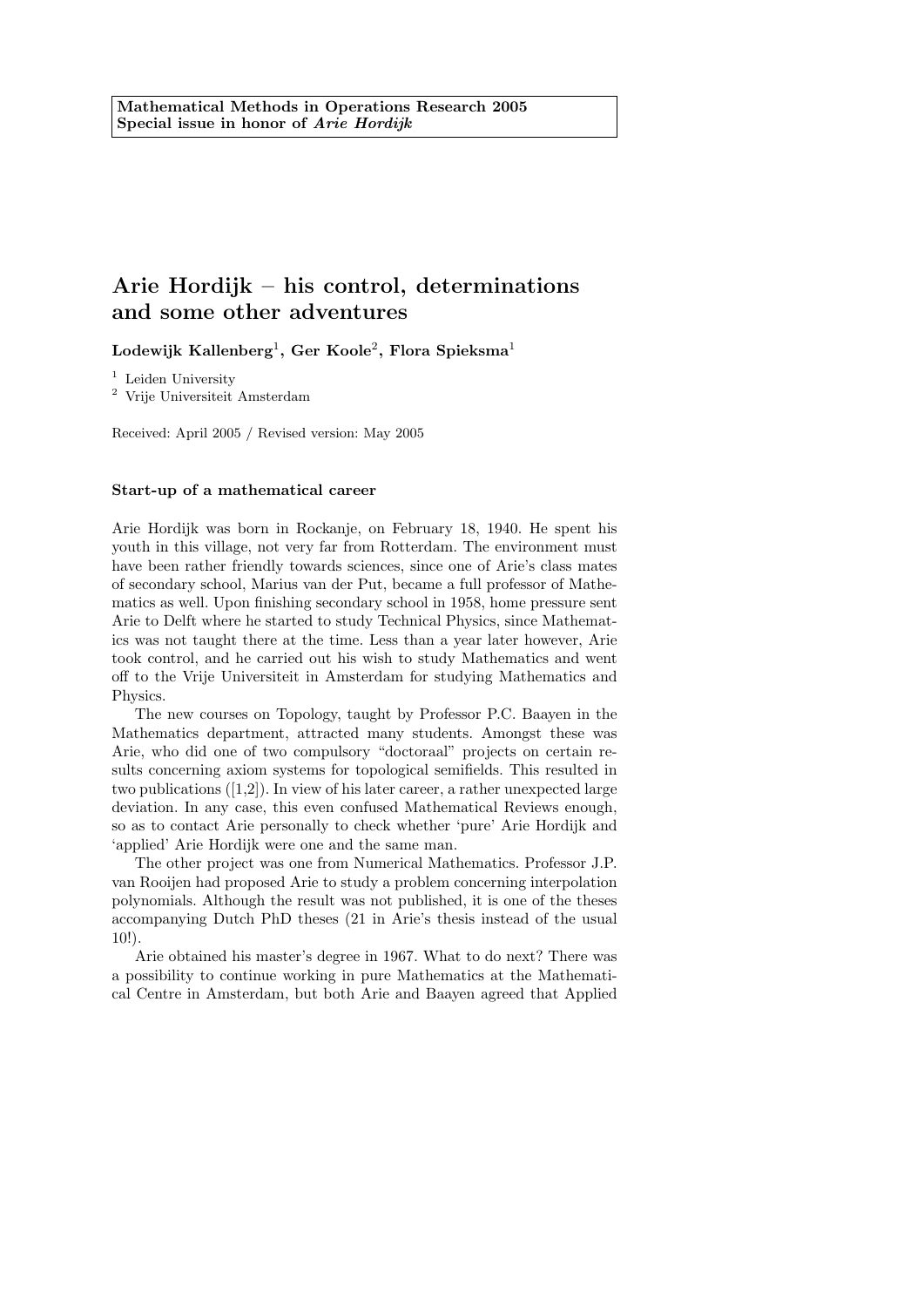Mathematics was closer to Arie's interests. He became a research associate in the Statistics and Operations Research group there, directed by Professor J. Hemelrijk. Professor G. de Leve, the head of Operations Research subgroup, was eager to involve Arie in his research on Markov Decision Theory.

At that time, an extensive literature on Markov decision chains with finite state spaces already existed, but the theory was far from begin complete for the non-finite case. A stimulating setting with a big scope for interesting research. Together with Henk Tijms and Awi Federgruen, Arie initiated a lively and internationally oriented research group in Markov decision theory within the Mathematical Centre. Together with the group of Jaap Wessels in Eindhoven, this made Holland one the world centres of research in this area during the next two decades.

Arie completed his PhD thesis ([C]) in 1974 on denumerable state Markov decision chains under supervision of Prof. J. Th. Runnenburg and Prof. J.A. Bather from the University of Sussex. Maybe the rebellious atmosphere of Amsterdam in that time is nicely illustrated by one of Arie's theses: "De metrobouw in Amsterdam is een stadsondermijnende activiteit" (The underground construction in Amsterdam is a town undermining activity.)

Already earlier, Bather was involved in studying the case of finite state and compact action spaces and had convinced Arie to take up the case of compact actions sets as well. In the multichain setting, this generalisation may cause problems when there are discontinuities in the number of closed classes as a function of the policy. Indeed, Bather detected Arie to have overlooked this particular point in his publication [5], a rare event in Arie's career!

Although Bather and Runnenburg did not agree on the correctness of English in Arie's thesis (they took opposite views and opposite to the one readers would expect!), they did agree in distrusting theorems 7.3 and 7.4 of Arie's thesis concerning recurrence properties. Surprisingly, these results turned out to be a generalisations of results by A.F. Veinott Jr.'s from Stanford and this fact earned Arie his invitation to Stanford in the fall of 1974! The "HIS" paper ([20]) written there and known to many generations of students of regenerative simulation methods, has become Arie's most cited paper.

By the quality of Arie's research he was asked to succeed Professor G. Zoutendijk to hold the chair of 'Mathematics of Operations Research' at the Mathematics Institute in Leiden, in 1976. His active research and his participation in establishing the new journal 'Mathematics of Operations Research' then earned him the 'Van Dantzig prize' of the Dutch 'Vereniging voor Statistiek' in 1980.

## Research

We will briefly highlight a number of main topics in Arie's research, and review his work with PhD students.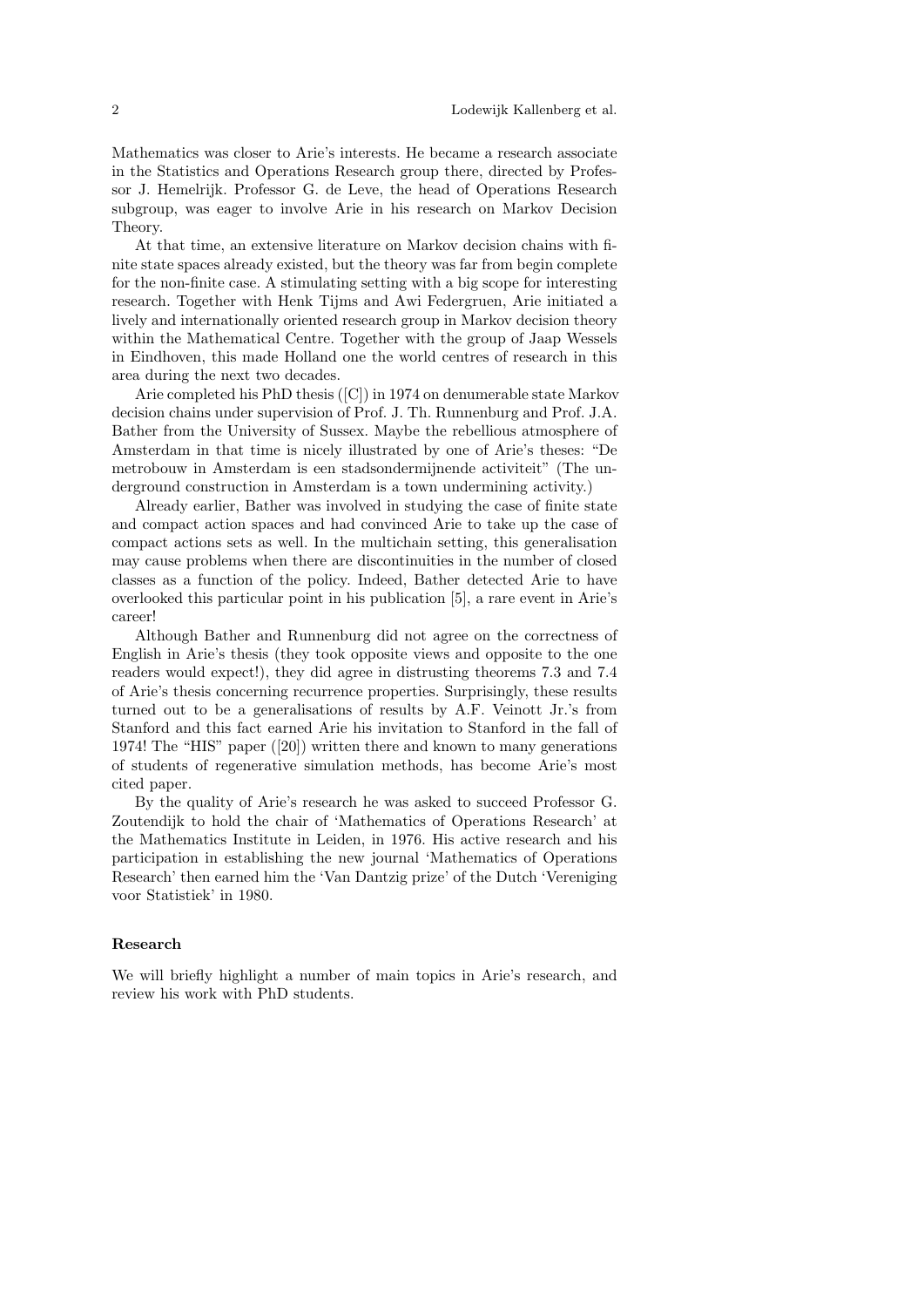Theory of Markov Decision Chains Arie's thesis already initiates two returning themes of his work, one of which is Markov decision chains. Maybe one of Arie's most fundamental contributions to the theory of denumerable Markov decision chains, is the introduction of Lyapunov function criteria. The earliest variants already appeared in his thesis, where they were used for studying average optimality. By now, these have become a standard tool in Markov decision theory. Throughout Arie's whole career, Lyapunov functions have continued to play an important role.

In Stanford, Arie learned of Veinott's work on more sensitive optimality criteria for finite state problems, of which Blackwell optimality is the most sensitive one. Nested sequences of Lyapunov functions were first used by him in [21] to analyse these in the denumerable case.

Simultaneously, Jaap Wessels took to studying  $\alpha$ -discounted optimality in normed Banach spaces. Re-formulating contractive Lyapunov function conditions as a contraction property of certain linear operators associated with the Markov transition matrix on a suitable Banach space, provided an essential tool for an elegant theory for both denumerable Markov chains and Markov decision chains. Results of this research have been published in joint work with Rommert Dekker and Flora Spieksma, who wrote their theses on 'Denumerable Markov Decision Chains: Optimal Policies for small Interest Rates' (1985) and 'Geometrically Ergodic Markov Chains and the Optimal Control of Queues' (1990). This theory has found wide applications in for instance Markov chain Monte Carlo simulation through generalisations by Sean Meyn and Richard Tweedie.

Separate from this, Arie's first 'descendant', Frank van der Duyn Schouten, took up the problem of studying "Markov Decision Processes with Continuous Time Parameter' and he completed his thesis in 1979. In particular, this encompasses a study of weak convergence properties of discrete time approximating controlled processes to the continuous time one.

Arie continued this research with Nico van Dijk, who studied rate of convergence properties of discrete time approximating processes. He completed a 'double' thesis on 'Controlled Markov Processes: Time-discretization; Networks of Queues' in 1983 consisting of two independent parts. The latter of which contributed to characterising insensitivity properties of queueing networks.

Arie and Lodewijk Kallenberg solved the multichain Markov decision model and they showed how to use linear programs for studying optimisation problems with constraints and for Markov games. The corresponding thesis 'Linear Programming and Finite Markovian Control Problems' was finished in 1980.

Control of stochastic dynamic games were the subject of joint work with Flora Spieksma and Olaf Passchier, reported in 'The Theory of Markov Games and Queueing Control', 1996. Part of this work was first rejected by game specialists as trivial, since they claimed that the Puiseux expansion of discounted rewards exists always. The contrary was immediately shown by the Leiden group ([105])!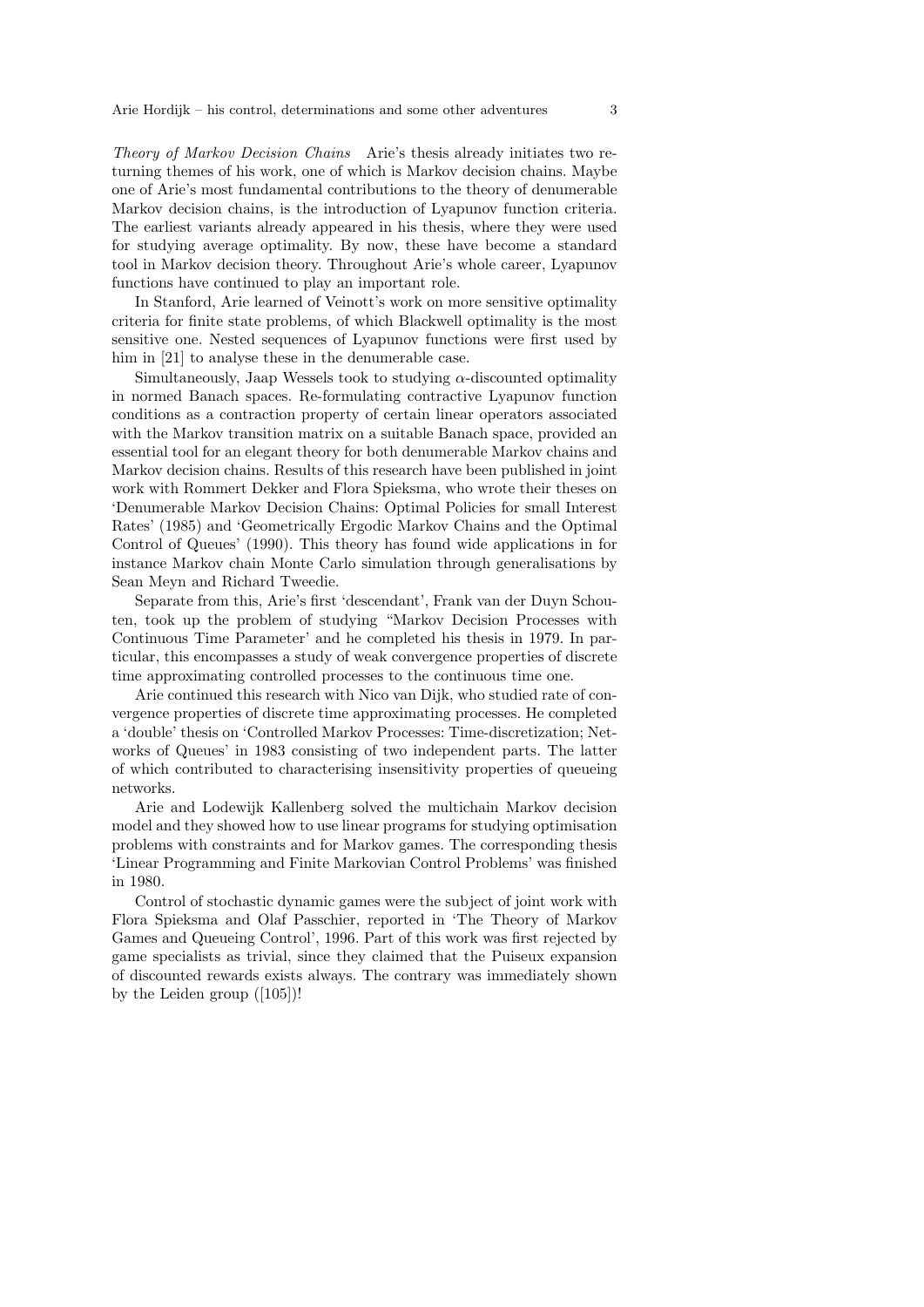Queueing The importance of queueing in Dutch applied probabilistic research is reflected by the "Postdoctoraal Seminarium Wachttijdtheorie" (Postdoctoral Queueing colloquium) as an occasion for people from all over Holland working in Queueing to meet and to discuss theoretical problems and industrial applications. The colloquium was initiated by Arie, Henk Tijms and Wim Cohen and the first meeting took place on Februari 2d, 1978, in the Mathematics Institute in Utrecht. It continues to exist till this very day, although the location has shifted more than 20 years ago to the CWI. In this colloquium Arie presented his new results on queueing networks that started the work with Nico van Dijk on the characterisation of job local balance and insensitivity.

The theoretically oriented work mentioned above often focused on queueing models to illustrate the techniques used. More practical questions, such as computing bounds for certain performance measures for a complicated queueing system, were addressed as well.

This involved working on stochastic comparison methods. Ad Ridder became a PhD student of Arie's in order to work on this problem and 'Stochastic Inequalities for Queues' was finished in 1987.

Existence of optimal policies is one thing, but in the context of applications the structure of an optimal policy maybe the more important problem to consider. Throughout the years Arie had already worked with various students on deriving results on structures of optimal polices. This culminated in Ger Koole's research 'Stochastic Scheduling and Dynamic Programming', 1992, under his supervision.

...and many other interests The last 10-15 years Arie seems to have increasingly widened his mathematical horizons, both in topics and in new international co-operation. He refined and extended earlier work with renowned researchers such as A.A. Borovkov and A.A. Yushkevich.

He also opened up new horizons. During his visits to INRIA he initiated joint research with Eitan Altman and Bruno Gaujal on discrete-event control of stochastic networks using the idea of multimodularity. This work was supported by the French government and by Van Gogh grants and led to many publications and the monograph [E]. With Anneke Loeve, Arie studied problems of Markov decision chains with partial information. She graduated in 1995. While she gave a talk on her thesis, Robert Tijdeman, professor of Number Theory in Leiden, realised that he was working on related problems concerning 'regular sequences'. As a consequence, Tijdeman and Arie had a PhD student together, Dinard van der Laan, who graduated in 2003 on 'The Structure and Performance of Optimal Routing Sequences'.

With his last PhD student Nikolay Popov, Arie has focused on studying practical methods for computing large deviations bounds for multidimensional queueing models. Lyapunov functions continue to play an important role in this setting. The thesis, "Analysis of Face-Homogeneous Random Walks on Low Dimensional Lattices" was defended at the end of 2003.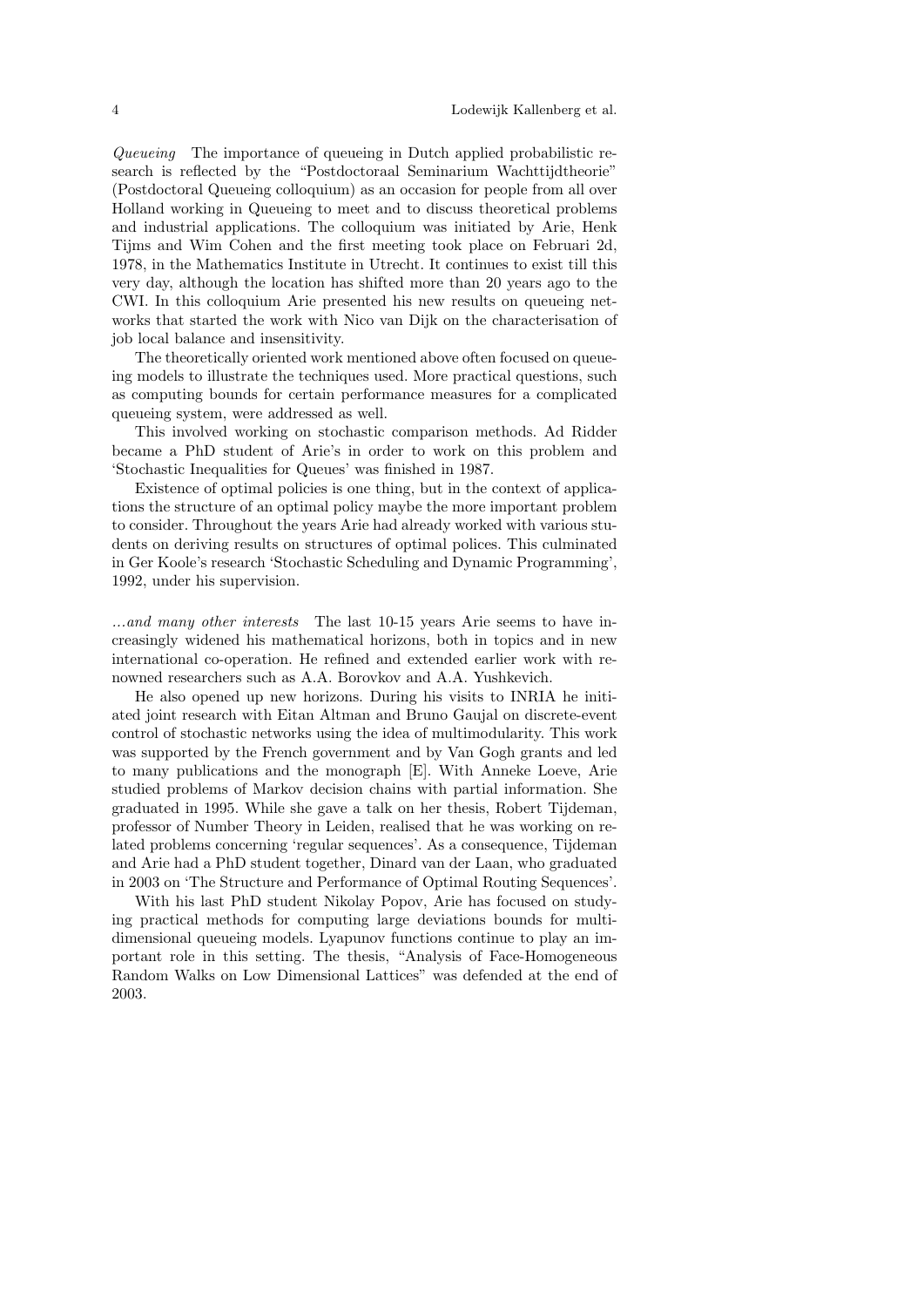Examples of Arie's diverse interests abound. So let us briefly mention the work with Bernd Heidergott from the Vrije Universiteit, with whom Arie has started to consider Taylor series expansions and differentation problems for Markov chains. Another research activity was the joint work with Sasha Gajrat on fluid approximations of controlled queueing networks, which was granted by NWO. There is no end to Arie's research activities!

# Organisatorial activities and education

Another involvement of Arie's has been teaching. During his years of working at the Mathematical Centre form 1967 till 1976, he had a part-time position as a teacher of Mathematical Statistics and Operations Research at the Vrije Universiteit. Later in Leiden he set up the course of Discrete Mathematics, with Lodewijk Kallenberg. His course on Queueing Theory and Stochastic Dynamic Programming have been attended by many generations of students. Amongst all people knowing of Blackwell optimality, these certainly must constitute the majority. In hindsight, the special topics in his courses always reflected current interest and research. It is a pity that the textbook on Markov decision processes that he has started to write with Lodewijk Kallenberg 15 years ago, has not been finished yet... Apart from this, Arie has been also an involved PhD advisor and five of his eleven PhD students are currently full professors.

Arie has been the project leader of the 'Stochastic Operations Research' group within the Dutch Stieltjes Institute for Mathematics for many years, a collaboration of the universities of Leiden, Amsterdam, Rotterdam, Eindhoven en Tilburg. Internationally, Arie has been a member of the editorial board of Mathematics of Operations Research for 17 years. Till present, he has been an editor of Applied Probability (Journal and Advances), Mathematical Methods of Operations Research and Probability in the Engineering and Informational Sciences. Arie was invited professor at many institutes and he received a Fulbright grant.

Even though mathematics certainly is Arie's chief 'hobby', he also is a great music lover and biker. This theme came back in all his professional activities.

His being an active choir member, occasionally postponed discussions with him in periods that a PhD student had a cold, which occurred not unfrequently in the chilly and rainy Dutch weather. On the other hand, the Applied Probability Oberwolfach meetings organised by Arie and Rolf Schaßberger in 1994, with Volker Schmidt in 1998, and, with Volker and François Baccelli in 2003, must have owed some of their popularity to the musical 'amateur evening' on Thursdays of the workshops.

At the workshops in Leiden organised by Arie in 1994, 1997 and 1998 the social event always contained a long bike tour along the Dutch sea coast.

However, these anecdotes mainly serve to give a more personal flavour to describe the activities of someone, who has made a major contribution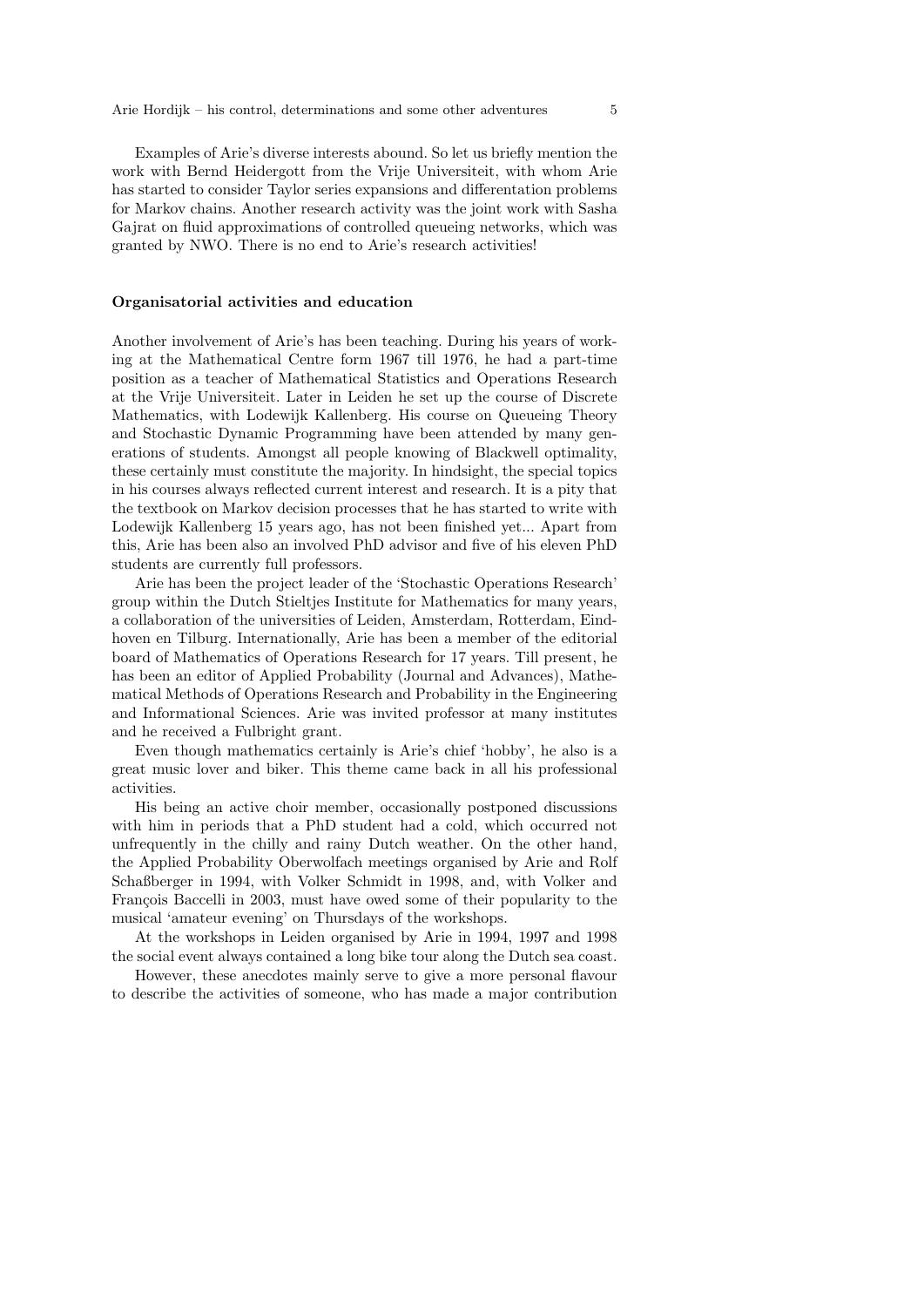on the highest level of Stochastic Operations Research in the Netherlands, and still continues to do so.

## Publications of Arie Hordijk

## Books

- [A] Course on Markov programming (1970) (with H.C. Tijms). Mathematical Centre Syllabus BC 1 (in Dutch).
- [B] Optimal stopping of Markov chains (with R. Potharst and J.Th. Runnenburg). Mathematical Centre Syllabus 19 (1973).
- [C] Dynamic programming and Markov potential theory. Mathematical Centre Tract 51 (1974), second edition (1977). Mathematical Centre, Amsterdam.
- [D] Mathematical computer performance and reliability, Proceedings of the international workshop held in Pisa, September 26–30, 1983, G. Iazeolla, P.-J. Courtois, P.-J. and A. Hordijk (Edts.). North-Holland, Amsterdam.
- [E] Discrete-Event Control of Stochastic Networks: Multimodularity and Regularity (with E. Altman, B. Gaujal). Springer Lecture Notes in Mathematics 1829 (2003). Springer Verlag, Berlin.

#### Papers

#### 1966

[1] Some properties of topological semifields. Report no. 1, Wiskundig Seminarium der Vrije Universiteit (in Dutch).

#### 1967

[2] Axiom systems for topological semifields. Nieuw Arch. Wisk. 15, 140-145.

# 1972

- [3] The rate of growth of sample maxima (with L. de Haan). Ann. Math. Stat. 43, 1185-1196.
- [4] A counterexample in discounted dynamic programming (with H.C. Tijms). J. Math. Anal. Appl. 39, 455-457.
- [5] On Doeblin's condition and its application in Markov decision processes. Mathematical Centre Report BW 15, 71 pp. (in Dutch).

- [6] A sufficient condition for the existence of an optimal policy with respect to the average cost criterion in Markovian decision processes. In: Transactions of the Sixth Prague Conference on Information Theory, Statistical Decision Functions, Random Processes (Tech. Univ. Prague, Prague, 1971; dedicated to the memory of Antonín Špaček), 263-274. Academia, Prague.
- [7] The asymptotic behaviour of the minimal total expected cost in denumerable state dynamic programming and an application in inventory theory (with H.C. Tijms). Mathematical Centre Report BW 17, 26 pp.
- [8] A note on Howard's value determination step (with H.C. Tijms). *Mathemat*ical Centre Report BN 18, 4 pp.
- [9] A criterion for the existence of invariant probability measures in Markov processes (with P. van Goethem). Mathematical Centre Report SW 22, 10 pp.
- [10] A Bayes process (with K.M. van Hee). Mathematical Centre Report SW 23, 14 pp.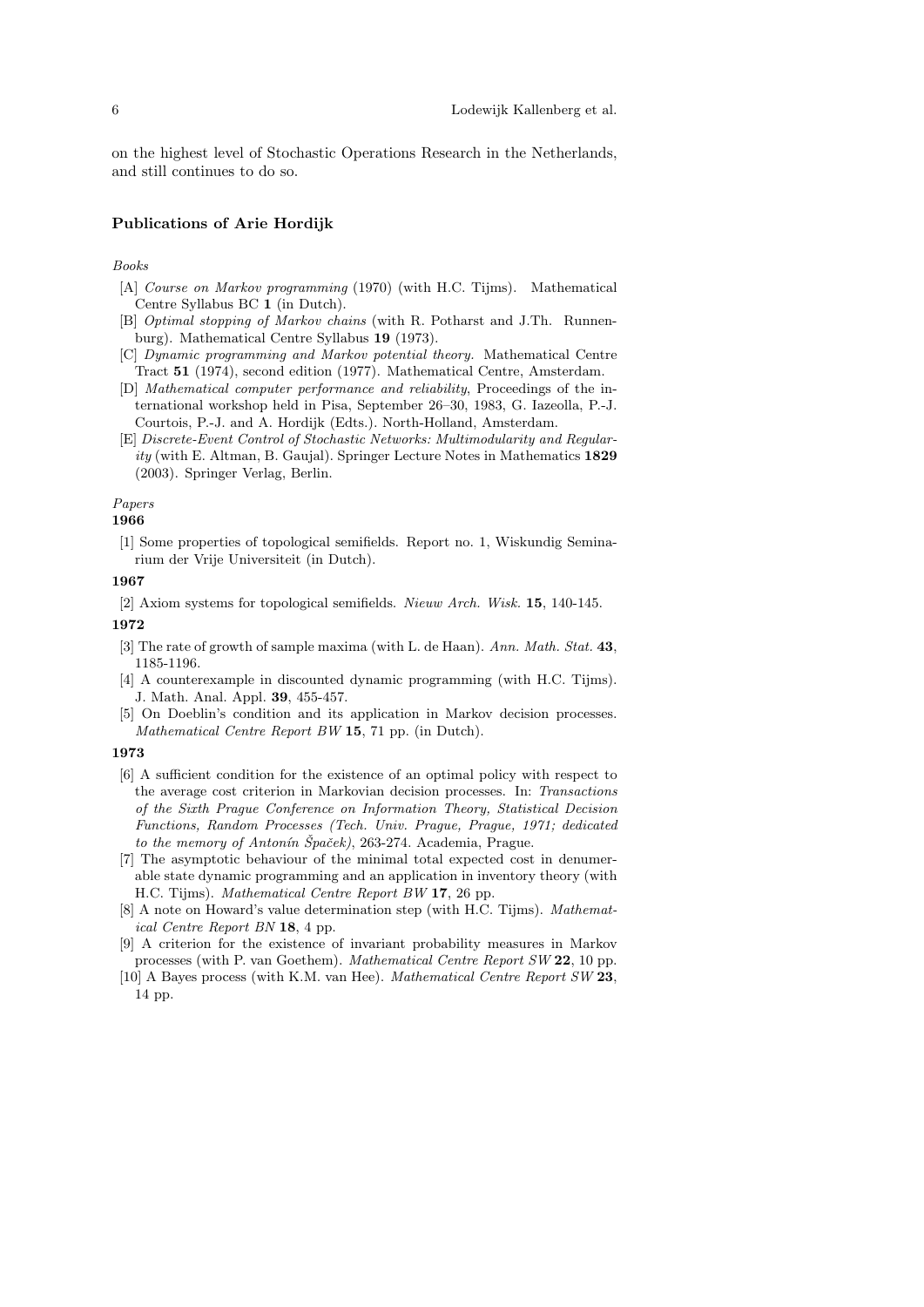[11] A sequential sampling problem solved by optimal stopping (with K.M. van Hee). Mathematical Centre Report SW 25, 22 pp.

## 1974

- [12] On the convergence of the average expected return in dynamic programming. J. Math. Anal. Appl. 46, 542-544.
- [13] The method of successive approximations and Markovian decision problems (with H.C. Tijms). Operat. Res. 22, 1519-1521.
- [14] Convergence results and approximations for optimal (s,S) policies (with H.C. Tijms). Management Sci. 20, 1432-1438.

#### 1975

- [15] On the convergence of moments in stationary Markov chains (with P.J. Holewijn). Stoch. Proc. Appl. 3, 55-64.
- [16] A modified form of the iterative method of dynamic programming (with H.C. Tijms). Ann. Stat. 3, 203-208.
- [17] On a conjecture of Iglehart (with H.C. Tijms). Management Sci. 21, 1342-1345.
- [18] The asymptotic behaviour of the minimal total expected cost for the denumerable state Markov decision model (with P.J. Schweitzer and H.C. Tijms). J. Appl. Prob. 12, 298-305.
- [19] Convergent dynamic programming. Technical Report no. 28, Department of Operations Research, Stanford University, 15 pp.

## 1976

- [20] Discrete time methods for simulating continuous time Markov chains (with D.L. Iglehart and R. Schassberger). Adv. Appl. Prob. 8, 772-788.
- [21] Regenerative Markov decision models. Math. Programming Stud. 6, 49– 72. Stochastic systems: modeling, identification and optimization, II (Proc. Sympos., Univ. Kentucky, Lexington, Ky., 1975).
- [22] A simple proof of the equivalence of the limiting distributions of the continuoustime and the embedded process of the queue size in the  $M/G/1$  queue (with H.C. Tijms). Statistica Neerlandica 30, No. 2, 97-100.

#### 1977

- [23] Successive approximations for convergent dynamic programming (with K.M. van Hee and J. van der Wal). In: Markov decision theory (Proc. Adv. Sem., Amsterdam, 1976). Math. Centre Tracts 93, 193–211. Mathematical Centre, Amsterdam.
- [24] Sensitive optimality criteria in countable state dynamic programming (with K. Sladký). *Math. Operat. Res.* 2, No. 1, 1-14.
- [25] Countable state continuous time decision processes (with F.A. van der Duyn Schouten). Technical Report.

- [26] Recurrence conditions in denumerable state Markov decision processes (with A. Federgruen and H.C. Tijms). In: Dynamic programming and its applications, 3-22. Proceedings of the International Conference on Dynamic Programming and its Applications, Vancouver, B.C. Academic Press, New York.
- [27] A note on simultaneous recurrence conditions on a set of denumerable stochastic matrices (with A. Federgruen and H.C. Tijms). J. Appl. Prob. 15, 842-847.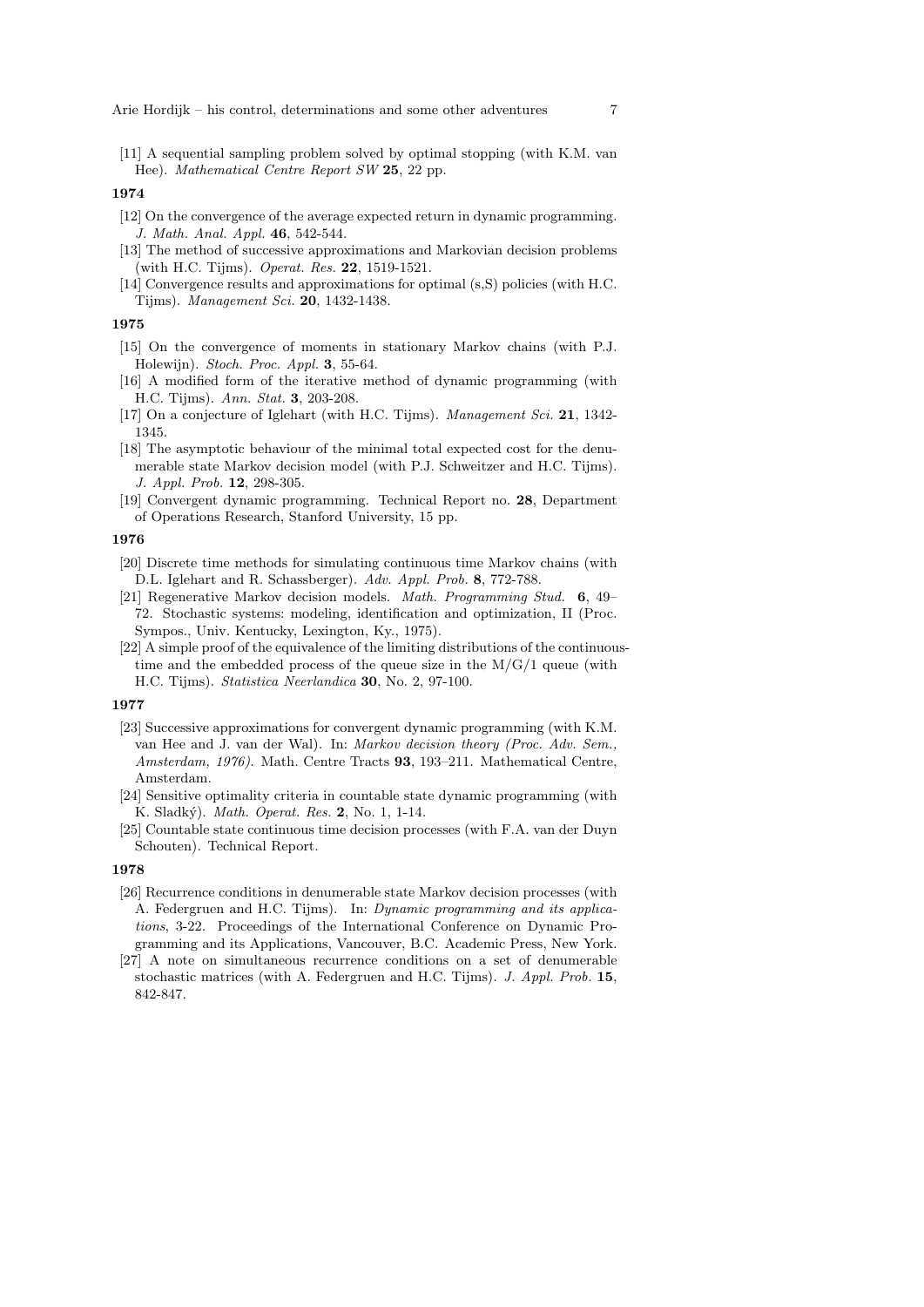[28] Linear programming and Markov decision processes (with L.C.M. Kallenberg). Meth. Operat. Res. 18, 400-406.

#### 1979

- [29] Discretization procedures for continuous time decision processes (with F.A. van der Duyn Schouten). Transactions of the Eight Prague Conference on Information Theory, Statistical Decision Functions, Random Processes, Volume C, 143-154. Reidel, Dordrecht.
- [30] Linear programming and Markov decision chains (with L.C.M. Kallenberg). Management Sci. 25, No. 4, 352–362.
- [31] From linear to dynamic programming via shortest paths. In: Proceedings of the bicentennial of the Wiskundig Genootschap (Vrije Univ., Amsterdam, 1978), Part II. MC Tract 101, 213–231. Mathematical Centre, Amsterdam.
- [32] Denumerable state semi-Markov decision processes with unbounded costs, average cost criterion (with A. Federgruen and H.C. Tijms). Stoch. Proc. Appl. 9, 223-235.

#### 1980

- [33] On solving Markov decision problems by linear programming (with L.C.M. Kallenberg). In: Recent Developments in Markov Decision Processes, 127–142. Edts. R. Hartley, L.C. Thomas and D.J. White. Academic Press, New York.
- [34] Weak convergence of decision processes (with F.A. van der Duyn Schouten). In: Recent Developments in Markov Decision Processes, 323–334. Edts. R. Hartley, L.C. Thomas and D.J. White. Academic Press, New York.
- [35] Markov decision drift processes; discretization and weak convergence. Part I: Sample space analysis and integral convergence (with F.A. van der Duyn Schouten). Technical Report, MI TW-1980-35, University of Leiden, The Netherlands.

## 1981

- [36] Markov decision drift processes; discretization and weak convergence. Part II: Conditions for convergence of discrete time processes to continuous time processes (with F.A. van der Duyn Schouten). Technical Report, MI TW-1981-17, University of Leiden, The Netherlands.
- [37] Linear Programming methods for solving finite Markovian decision problems (with L.C.M. Kallenberg). In: Operations Research Proceedings (1980), 468- 482. Springer-Verlag, Berlin.
- [38] Algorithms for the computation of an optimal transient policy in unconstrained and constrained dynamic programming (with L.C.M. Kallenberg). Meth. Operat. Res. 41, 37-40.
- [39] Linear programming and Markov Games II (with L.C.M. Kallenberg). Game Theory and Mathematical Economics, 307–320. North-Holland.
- [40] Networks of queues with blocking (with N. v. Dijk). In: Performance '81 (Amsterdam, 1981), 51–65. North-Holland, Amsterdam.
- [41] On the existence of average optimal policies in Markov decision drift processes with general state and action space (with F.A. van der Duyn Schouten). Technical Report MI TW-1981-32, University of Leiden, The Netherlands.

## 1982

[42] Weak convergence for generalized semi-Markov processes (with R. Schassberger). Stoch. Proc. Appl. 12, 271-291.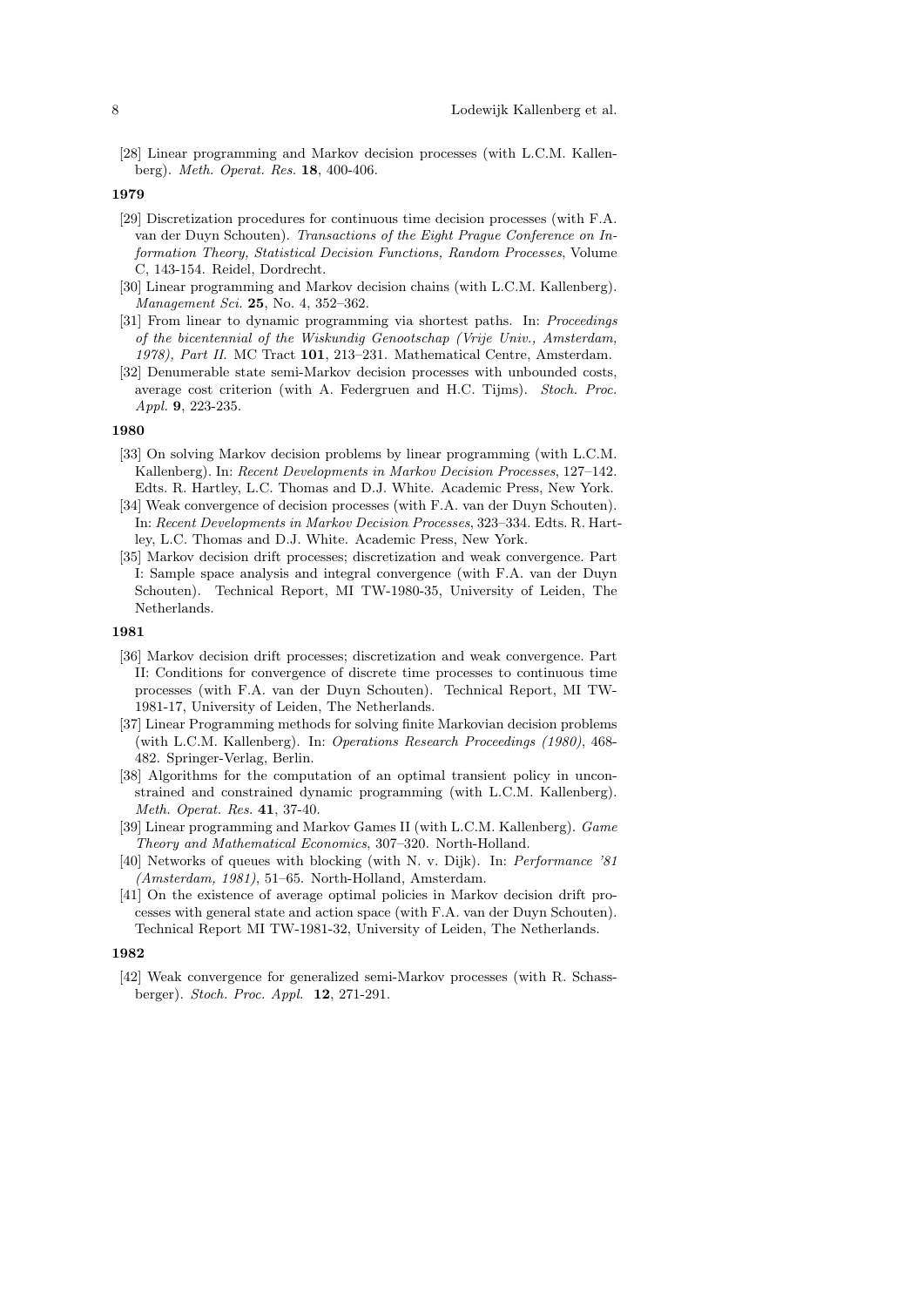- [43] Linear programming and Markov Games I (with L.C.M. Kallenberg). Game Theory and Mathematical Economics, 291–305. North-Holland.
- [44] Stationary probabilities for networks of queues (with N. v. Dijk). Applied probability—computer science: the interface, Vol. II (Boca Raton, Fla., 1981). Progr. Comput. Sci. 3, 423–451. Birkhäuser, Boston.
- [45] Markov decision drift processes; discretization and weak vonvergence. Part III: Conditions for the convergence of the expected discounted costs (with F.A. van der Duyn Schouten). Report 77, Free University, Amsterdam, The Netherlands.

- [46] Denumerable Markov decision chains: sensitive optimality criteria (with R. Dekker). In: Operations Research Proceedings (Frankfurt 1982), 453-460. Springer-Verlag, Berlin.
- [47] Semi-Markov strategies in stochastic games (with O.J. Vrieze and G.L. Wanrooij). *Internat. J. Game Theory*  $12$ ,  $81-89$ .
- [48] A simplex-like algorithm to compute a Blackwell-optimal policy (with R. Dekker and L.C.M. Kallenberg). In: Operations research proceedings 1982 (Frankfurt, 1982), 468–469. Springer Verlag, Berlin.
- [49] Average optimal policies in Markov decision drift processes with applications to a queueing and a replacement model (with F.A. van der Duyn Schouten). Adv. Appl. Prob. 15, 274-303.
- [50] Adjoint processes, job local balance and insensitivity for stochastic networks (with N. v. Dijk). Proceedings of the 44th session of the International Statistical Institute, Vol. 2 (Madrid, 1983), with a discussion in Vol. 3, pp. 335–341. Bull. Inst. Internat. Statist. 50, No. 2, 776–789.

#### 1984

- [51] Transient policies in discrete dynamic programming: linear programming including suboptimality tests and additional constraints (with L.C.M. Kallenberg). Math. Programming 30, 46–70.
- [52] Constrained undiscounted stochastic dynamic programming (with L.C.M. Kallenberg). Math. Operat. Res. 9, 276-289.
- [53] Insensitivity for stochastic networks. In: Mathematical computer performance and reliability (Pisa, 1983), 77-94. North Holland, Amsterdam.
- [54] Discretization and weak convergence in Markov decision drift processes (with F.A. van der Duyn Schouten) Math. Operat. Res. 9, 112–141.
- [55] Networks of queues. I. Job-local-balance and the adjoint process. II. General routing and service characteristics (with N. v. Dijk). In: Modelling and performance evaluation methodology (Paris, 1983), Lecture Notes in Control and Inform. Sci. 60, 151–205. Edts. F. Baccelli, and G. Fayolle. Springer Verlag, Berlin.

- [56] Selection of order of observation in optimal stopping problems (with Th.P. Hill). J. Appl. Prob. 22, 177–184.
- [57] Sensitivity-analysis in discounted Markovian decision problems (with R. Dekker and L.C.M. Kallenberg). OR Spektrum 7, No. 3, 143–151.
- [58] Markov decision drift processes: conditions for optimality obtained by discretization (with F. van der Duyn Schouten). Math. Operat. Res. 10, 160–173.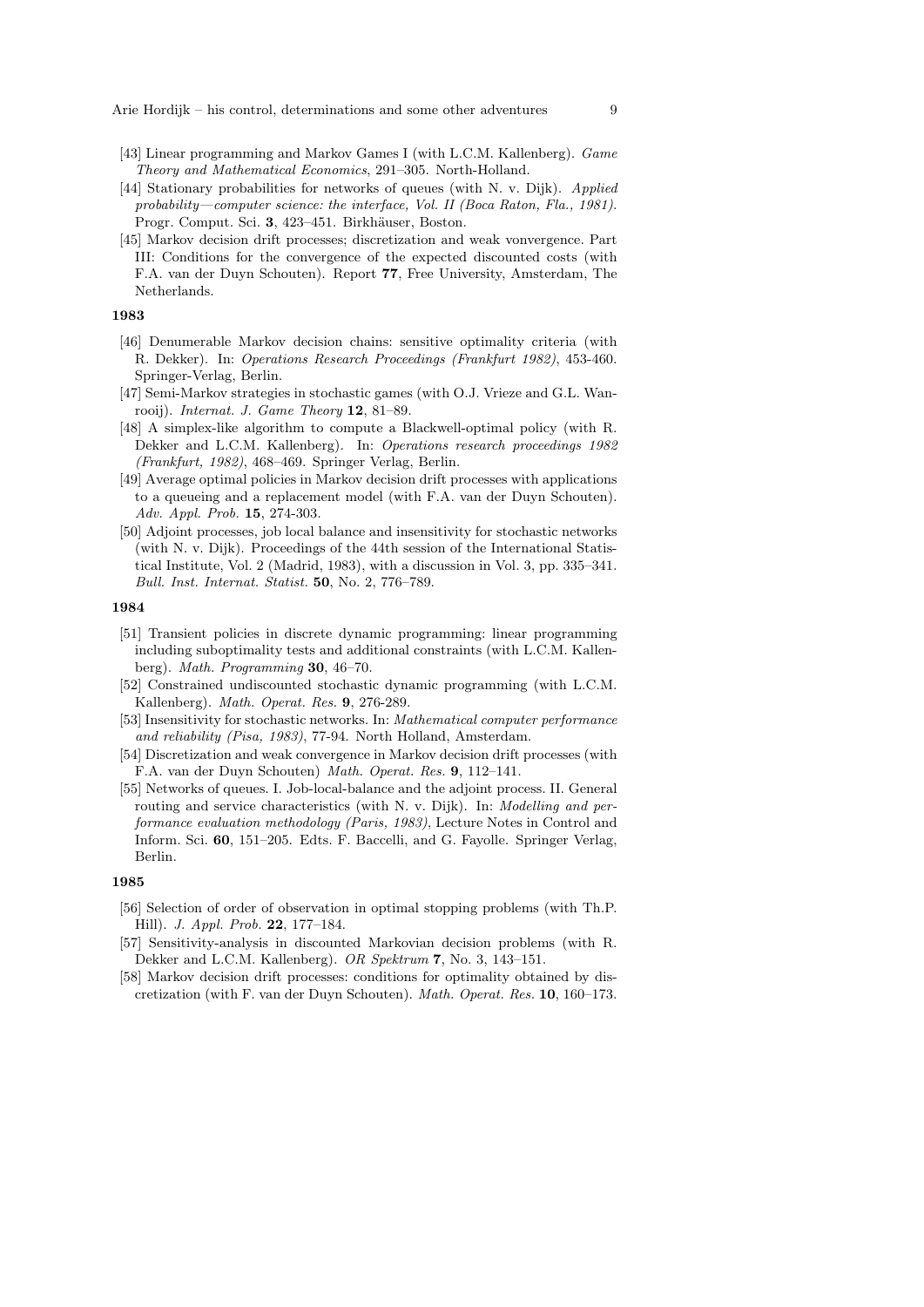[59] Countable Markov decision chains. Stochastic dynamic optimization in scheduling and related areas (eds. F.J. Raedemaker, G.R. Ritter and S.M. Ross). Conference Report University Pasau.

## 1986

- [60] On the optimality of (s,S) policies in continuous review inventory models (with F.A. van der Duyn Schouten). SIAM J. Appl. Math. 46, 912-929.
- [61] Stochastic inequalities for queueing networks (with A. Ridder). In Teletraffic Analysis and Computer Performance Evaluation. North-Holland, Amsterdam.

#### 1987

- [62] On the convergence of policy iteration in finite state undiscounted Markov decision processes: the unichain case (with M.L. Puterman). Math. Operat. Res. 12, 163-176.
- [63] Stochastic inequalities for an overflow model (with A. Ridder). J. Appl. Prob. 24, 696-708.

## 1988

- [64] Average, sensitive and Blackwell optimal policies in denumerable Markov decision chains with unbounded rewards (with R. Dekker). Math. Operat. Res. 13, 395–420.
- [65] Insensitive bounds for the stationary distribution of nonreversible Markov chains (with A. Ridder). J. Appl. Prob. 25, 9-20.
- [66] Approximating sensitive queueing networks by reversible Markov chains (with A. Ridder). In: Computer performance and reliability (Rome, 1987), 105– 117. North-Holland, Amsterdam.
- [67] Discounted dynamic programming. Part I: General Theory (with L.C.M. Kallenberg). Technical report MI TW-1988-05, Leiden University, The Netherlands.
- [68] Discounted dynamic programming. Part II: Policy improvement and linear programming (with L.C.M. Kallenberg). Technical report MI TW-1988-06, Leiden University, The Netherlands.
- [69] Insensitivity, sensitivity and partial insensitivity for some queueing models. In: Queueing theory and its applications, liber amicorum for J.W. Cohen 363- 373. North-Holland, Amsterdam.

#### 1989

- [70] Constrained admission control to a queueing system (with F. Spieksma). Adv. Appl. Prob. 21, 409-431.
- [71] Are limits of  $\alpha$ -discounted optimal policies Blackwell optimal? A counterexample (with F.M. Spieksma). Systems Control Lett. 13, 31-41.
- [72] On the transition probabilities of a Markov process with interventions. In: Twenty-five years of operations research in The Netherlands, CWI Tract 70, 45-53. Mathematical Centre, Amsterdam.
- [73] Discounted dynamic programming. Part III: Succesive approximation (with L.C.M. Kallenberg). Technical report MI TW-1989-14.

- [74] Discounted dynamic programming. Part IV: Accelerated successive approximation (with L.C.M. Kallenberg). Technical report MI TW-1990-03.
- [75] Discounted dynamic programming. Part V: Modified policy iteration (with L.C.M. Kallenberg). Technical report MI TW-1990-04.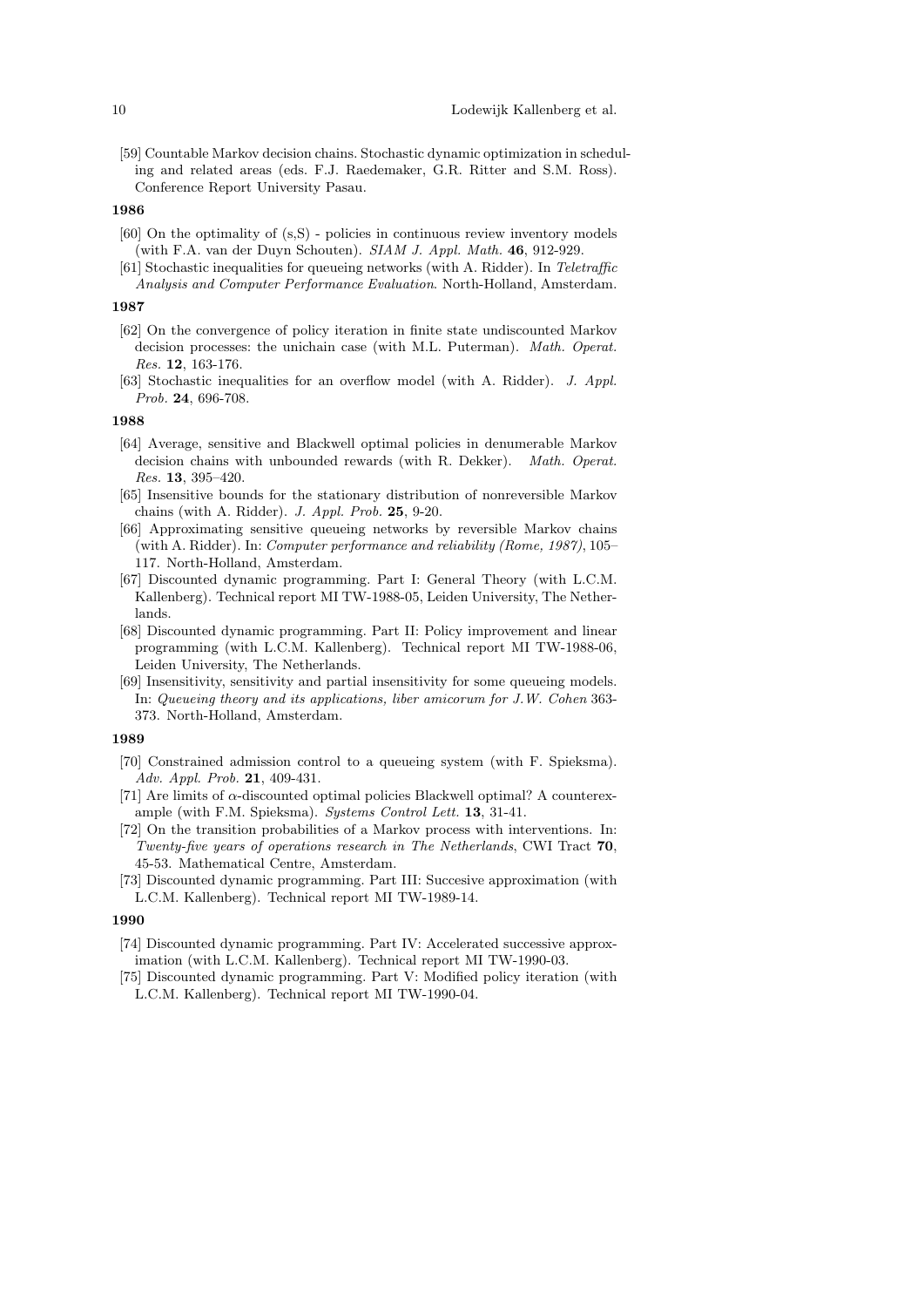[76] On the optimality of the generalized shortest queue policy (with G. Koole). Prob. Engin. Inf. Sci 4, 477-487.

## 1991

[77] Denumerable semi-Markov decision chains with small interest rates (with R. Dekker). Ann. Oper. Res. 28, 185–211.

## 1992

- [78] Recurrence conditions for average and Blackwell optimality in denumerable state Markov decision chains (with R. Dekker). Math. Operat. Res. 17, No. 2, 271–289.
- [79] On ergodicity and recurrence properties of a Markov chain with an application to an open Jackson network (with F. Spieksma). Adv. Appl. Probab. 24, 343–376.
- [80] The µc-rule is not optimal in the second node of the tandem queue: a counterexample (with G. Koole). Adv. Appl. Probab. 24, 234-237.
- [81] On the shortest queue policy for the tandem parallel queue (with G. Koole). Prob. Engin. Inf. Sci. 6, 234-237.
- [82] On the assignment of customers to parallel queues (with G. Koole). Prob. Engin. Inf. Sci. 6, 495-511.

## 1993

[83] On the optimality of LEPT and  $\mu$ c-rules for parallel processors and dependent arrival processes (with G. Koole). Adv. Appl. Probab. 25, 979-996.

#### 1994

- [84] The stochastic optimality of SEPT in parallel machine scheduling (with C.-S. Chang, R. Righter and G. Weiss). Prob. Engin. Inf. Sci. 8, 179–188.
- [85] On the relation between recurrence and ergodicity properties in denumerable Markov decision chains (with R. Dekker and F.M. Spieksma). Math. Operat. Res. 19, 539-559.
- [86] Linear programming formulation of MDP's in countable state space: the multichain case (with J.B. Lasserre). Math. Methods Oper. Res. 40, 91-108.
- 87] A new formula for the deviation matrix (with F.M. Spieksma). In: Probability, Statistics and Optimisation, a Tribute to Peter Whittle, 497–507. F.P.Kelly (Edt.). Wiley, New York.
- [88] Undiscounted Markov decision chains with partial information; an algorithm for computing a locally optimal periodic policy (with J.A. Loeve). Math.Methods Oper. Res. 40, 163–181.
- [89] Analysis of a customer assignment model with no state information (with G.M. Koole and J.A. Loeve). Prob. Engin. Inf. Sci. 8, 419–429.

## 1995

[90] Zero-sum Markov games and worst-case optimal control of queueing systems. (with E. Altman).  $QUESTA$  21, 415-447.

- [91] On suboptimal policies in multiclass tandem models (with G.M. Koole). Prob. Engin. Inf. Sci. 10, 29–39.
- [92] Time-discretization for controlled Markov processes. I General approximation results (with N.M. van Dijk). Kybernetika (Prague) 32, 1–16.
- [93] Time-discretization for controlled Markov processes. II. A jump and diffusion application (with N.M. van Dijk). Kybernetika(Prague) 32, 139–158.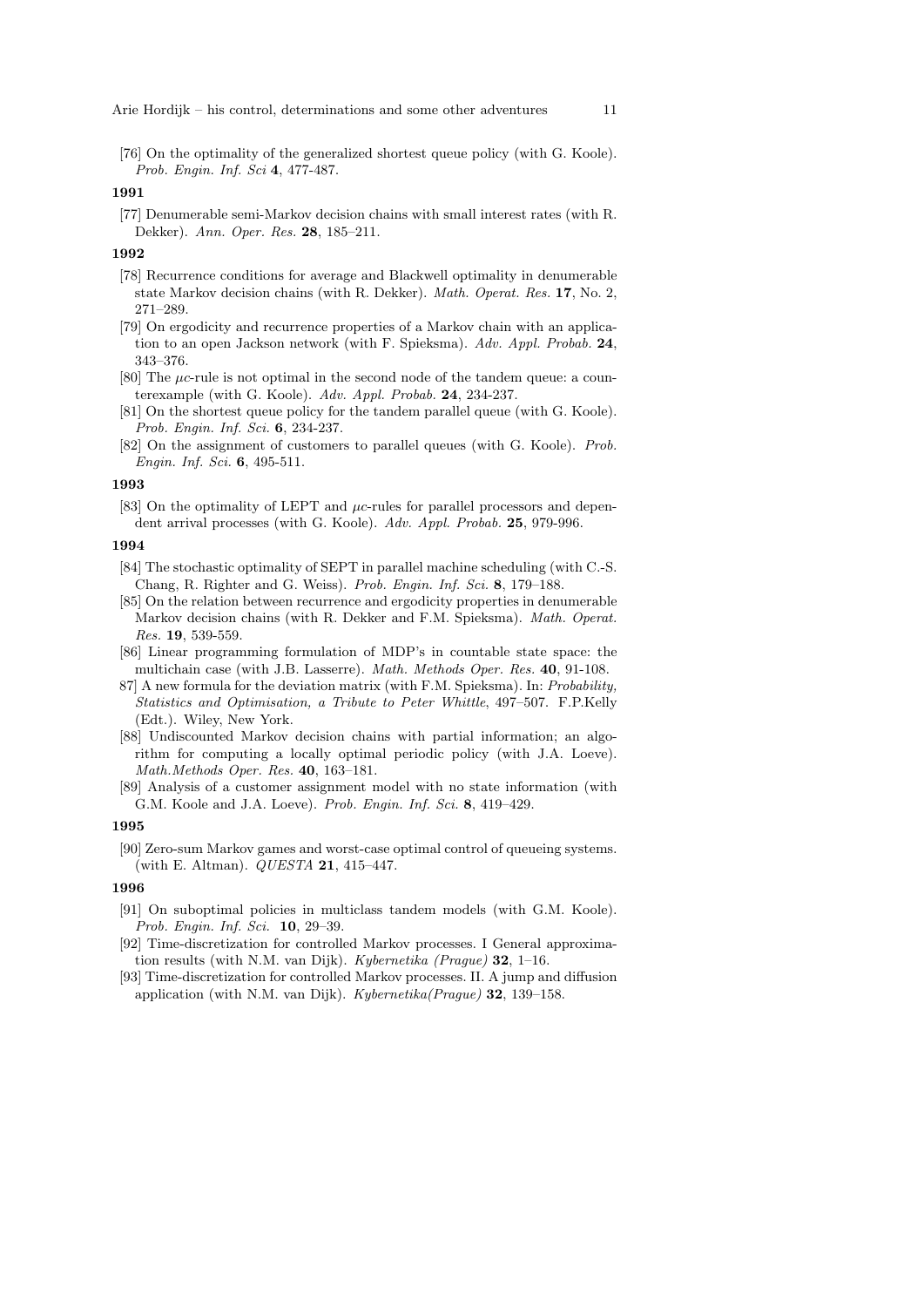- [94] On the value function in constrained control of Markov chains (with E. Altman and L.C.M. Kallenberg). Math. Methods Oper. Res. 44, 387–399.
- [95] Markov decision chains with partial information: optimality results (with J.A. Loeve). Technical report MI TW-1996-20.
- [96] Analysis of the optimal switching level for a queue with Markov modulated Poisson arrival processes (with J.A. Loeve). Technical report MI TW-1996-22, Leiden University, The Netherlands.

- [97] Contraction conditions for average and  $\alpha$ -discount optimality in countable state Markov games with unbounded rewards (with E. Altman and F.M. Spieksma). Math. Operat. Res. 22, 588-618.
- [98] Applications of Borovkov's renovation theory to non-stationary stochastic recursive sequences and their control (with E. Altman). Adv. Appl. Probab. 29, 388-413.
- [99] Optimal service control against worst case admission policies: a multichain stochastic game (with O. Passchier and F.M. Spieksma). Math. Methods Oper. Res. 45, 281-301.
- [100] Optimal noncyclic server allocation in a polling model (with J.A. Loeve). Proc. 36th IEEE Conf. Decision Contr., 2941–2945.
- [101] Fluid approximations of Markov decision chains (with A.S. Gajrat, V.A. Malyshev and F.M. Spieksma). Markov Proc. Rel. Fields 3, 129–150.
- [102] Analysis of a customer assignment model with decentralized control (with J.A. Loeve). In: Ten years LNMB, CWI Tract 122, 135–149. CWI, Amsterdam.

#### 1998

- [103] Analysis of a finite-source customer assignment model with no state information (with J.A. Loeve and J.J.-W. Tiggelman). Math. Methods Oper. Res. 47, 317–336.
- [104] Optimal admission, routing and service assignment control: the case of single buffer queues (with E. Altman, B. Gaujal, G. Koole). Proc. 37th IEEE Conf. Decision Contr., 2119–2124.

# 1999

- [105] On the existence of the Puiseux expansion of the discounted rewards: a counterexample (with O. Passchier and F.M. Spieksma). Prob. Engin. Inf. Sci. 13, 229–235.
- [106] Blackwell optimality in the class of stationary policies in Markov decision chains with a Borel state space and unbounded rewards (with A.A. Yushkevich). Math. Methods Oper. Res. 49, 1–39.
- [107] Blackwell optimality in the class of all policies in Markov decision chains with a Borel state space and unbounded rewards (with A.A. Yushkevich). Math. Methods Oper. Res. 50, 421–448.
- [108] Optimal routing problems and multimodularity (with E. Altman, S. Bhulai and B. Gaujal). Technical Report RR-3737, INRIA.
- [109] Optimal service control of multiclass fluid tandem networks (with A. Gajrat). Technical report MI 1999-39, Leiden University.

## 2000

[110] Optimal static customer routing in a closed queueing network (with J.A. Loeve). Statist. Neerlandica 54, 148–159.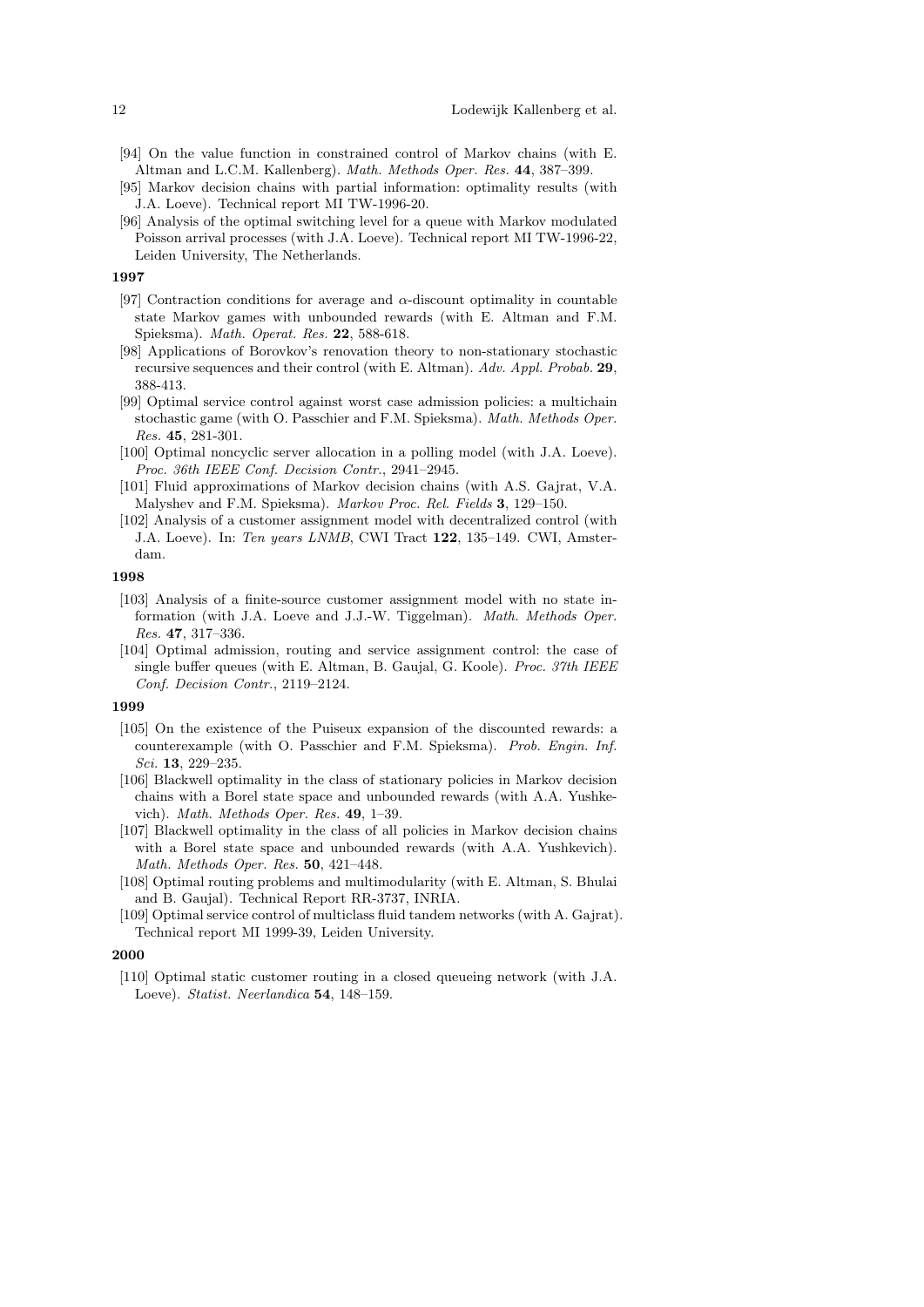- [111] Multimodularity, convexity and optimization properties (with E. Altman, B. Gaujal). Math. Operat. Res. 25, 324-347.
- [112] Admission control in stochastic event graphs (with E. Altman, B. Gaujal). IEEE Trans. Automat. Control 45, 854-867.
- [113] Balanced sequences and optimal routing (with E. Altman, B. Gaujal). J. ACM 47, 752-775.
- [114] Open-loop routeing to M parallel servers with no buffers (with E. Altman, S. Bhulai, B. Gaujal). J. Appl. Probab. 37, 668-684.
- [115] Fluid approximation of a controlled multiclass tandem network (with A. Gajrat). QUESTA 35, 349-380.
- [116] Simplex convexity, with application to open-loop stochastic control in networks (with E. Altman, B. Gaujal). *IEEE 39th Conf. Decision Contr.*, 1852-1857.
- [117] Smoothing effect of the superposition of homogeneous sources in tandem networks (with Z. Liu, D. Towsley). J. Appl. Probab. 37, 900-913.
- [118] Optimal open-loop control of vacations, polling and service assignment. (with E. Altman, B. Gaujal). QUESTA 36 , 303-325.
- [119] Optimal server control in multiclass fluid networks (with A. Gajrat). Preprint.
- [120] On normed ergodicity of Markov chains. (with A.A. Borovkov). Technical report MI 2000-40, Leiden University.

- [121] Bounds for deterministic periodic routing sequences (with D.A. van der Laan). In: Integer programmning and combinatorial optimization (Utrecht, 2001), Lecture Notes in Comput. Sci. 2081, 236–250. K. Aardal and B. Gerards, Edts. Springer-Verlag, Berlin.
- [122] Comparison of queues with different discrete-time arrival processes. Prob. Engin. Inf. Sci. 15, 1-14.
- [123] Performance bounds for queues via generating functions (with A. Shwartz). IEEE Trans. Automat. Contr. 46, 137-142.
- [124] On orders and bounds for multimodular functions (with B. Gaujal, D.A. van der Laan). Technical report MI-2001-29, Leiden University.

#### 2002

- [125] Regular ordering and applications in control policies (with E. Altman, B. Gaujal). Discrete Event Dyn. Syst. 12, 187-210.
- [126] On optimality equations for Markov decision chains and normed ergodicity. Proc. 10th Int. Symp. Dynamic Games Appl. Petersburg, 366–368. L.A. Petrosjan and N.A. Zenkevich (Edts.).
- [127] Blackwell optimality (with A.A. Yushkevich). Chapter 8 in: Handbook of Markov Decision Processes: Methods and Applications, 231–267 (Edys. E.A. Feinberg and A. Shwartz). Internat. Ser. Oper. Res. Management Sci. 40. Kluwer Acad. Publ., Boston.
- [128] Discrete scattering and simple non-simple face-homogeneous random walks (with N. Popov, F.M. Spieksma). Technical report MI 2002-26, Leiden University.
- [129] Measure-valued differentiation for stationary Markov chains (with B. Heidergott, H. Weisshaupt). Eurandom Technical Report 2002-027.

2003

[130] Large-deviations analysis of the fluid approximation for a tandem controllable network (with A. Gajrat, A. Ridder). Ann. Appl. Probab. 13, 1423-1448.